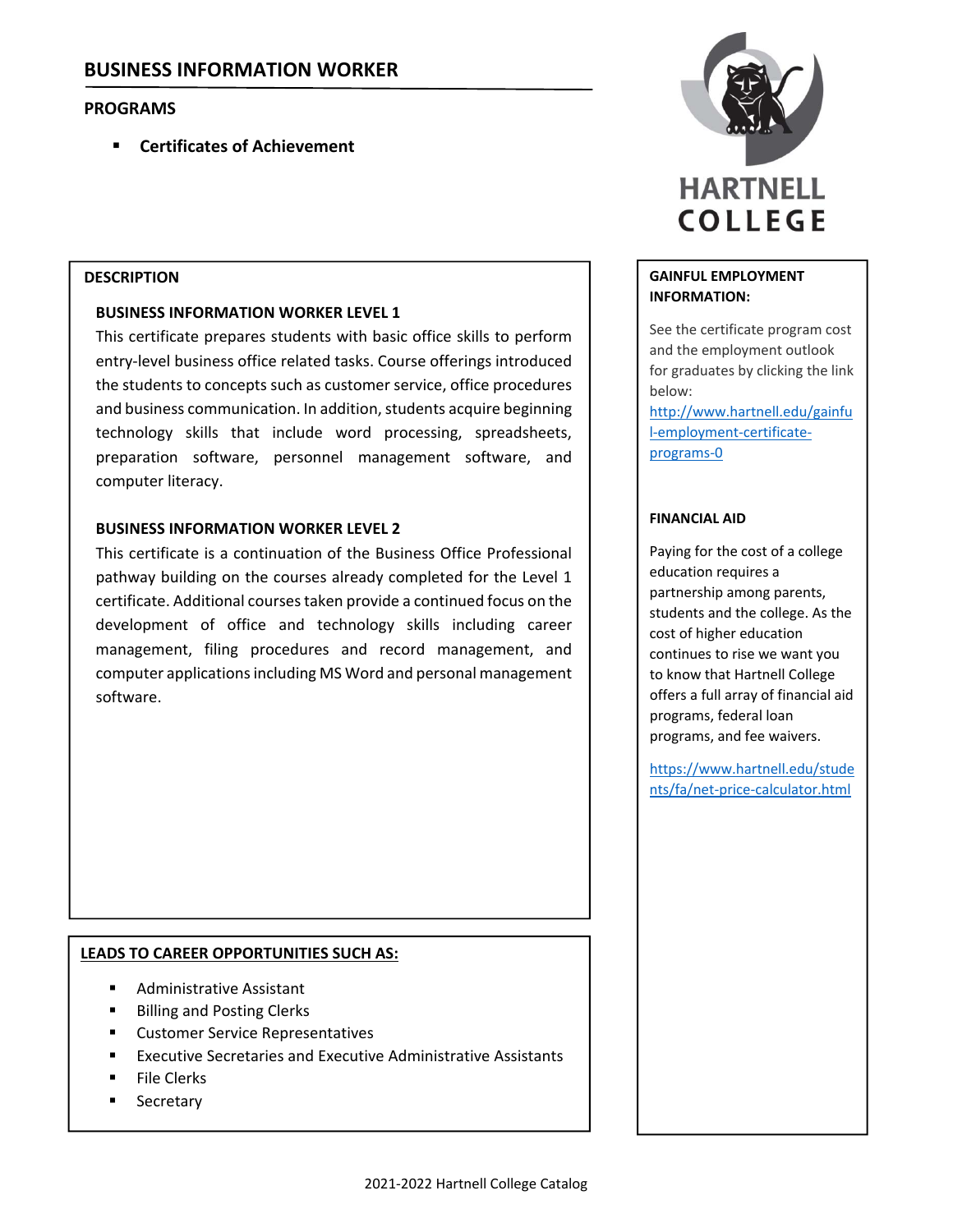## **CERTIFICATE OF ACHIEVEMENT**

**Program Outcomes**: Upon successful completion of this program a student will be able to:

- demonstrate the ability to use office related computer application software such as MS Word, Excel, Powerpoint, and Access.
- demonstrate knowledge of basic entry‐level office computer skills and processes (keyboarding and 10‐key)
- demonstrate basic oral and written business communication skills
- **EXECTE:** efficiently use a computer to perform basic office tasks including electronic file management.

### **Required Major Courses (17 units)**

| BUS-50 - Introduction to PC Applications                    | 4.0 |
|-------------------------------------------------------------|-----|
| BUS-110 - Beginning Keyboarding & Formatting                | 2.0 |
| <b>OR</b>                                                   |     |
| BUS-110A - Beginning Keyboarding                            | 1.0 |
| <b>AND</b>                                                  |     |
| BUS-110B - Beginning Formatting and Document Processing 1.0 |     |
| ENG-102 – Composition and Reading for CTE                   | 3.0 |
| <b>BUS-135 - Professional Office Skills</b>                 | 4.0 |
| <b>BUS-172 - Machine Calculations</b>                       | 1.0 |
| MAT-106 - Integrated Mathematics                            | 3.0 |

### **TOTAL: 17 UNITS**

### **GAINFUL EMPLOYMENT INFORMATION:**

See the certificate program cost and the employment outlook for graduates by clicking the link below: http://www.hartnell.edu/gainf ul-employment-certificateprograms‐0

### **FINANCIAL AID**

Paying for the cost of a college education requires a partnership among parents, students and the college. As the cost of higher education continues to rise we want you to know that Hartnell College offers a full array of financial aid programs, federal loan programs, and fee waivers.

https://www.hartnell.edu/stud ents/fa/net-pricecalculator.html